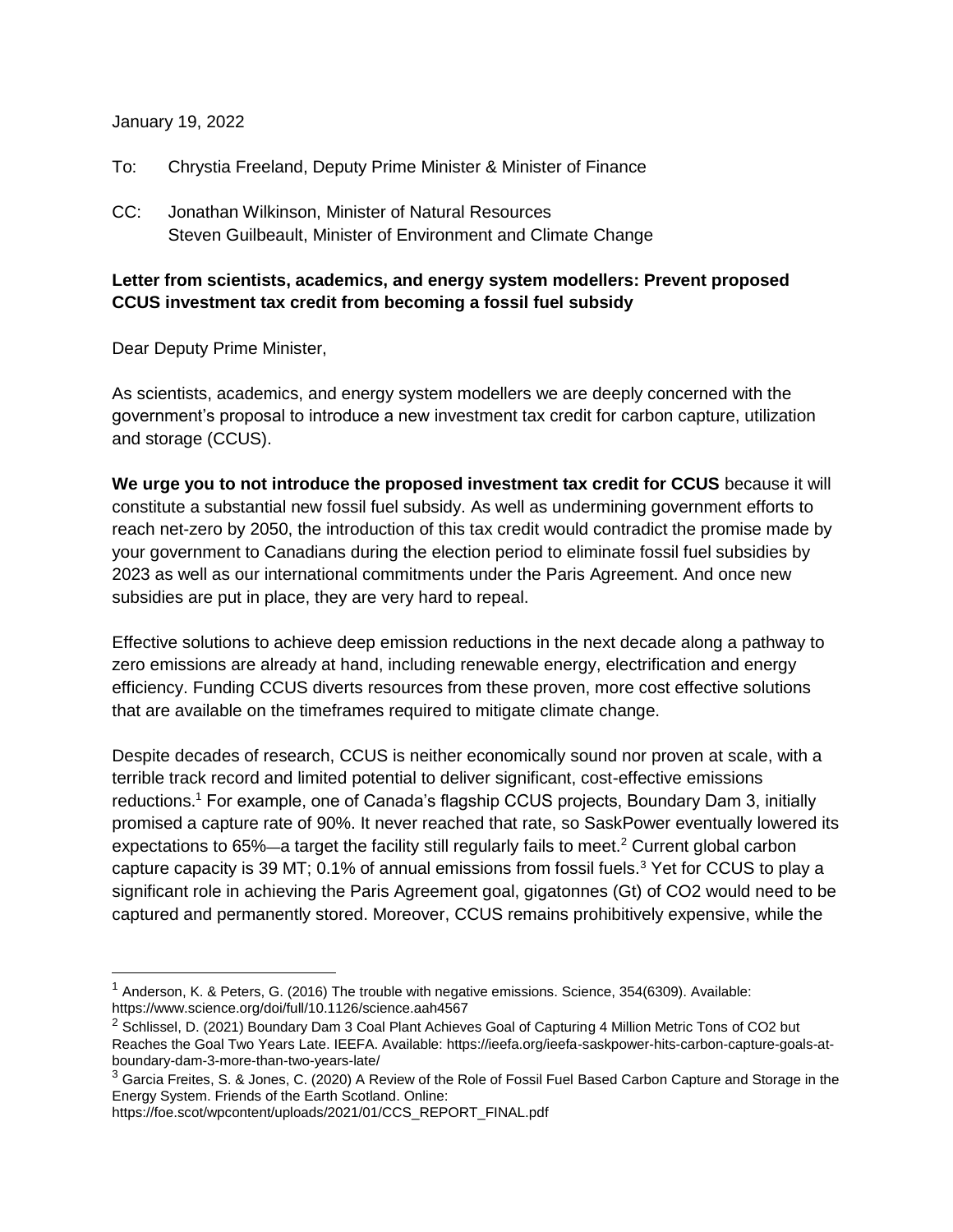costs of renewables have plummeted to the point that they are cheaper than fossil fuels.<sup>4</sup> So unsurprisingly, over 80% of CCUS projects in the United States have failed.<sup>5</sup>

Carbon capture for the oil and gas sector is not a climate solution. At best, it prevents some carbon dioxide from polluting facilities from reaching the atmosphere, but it is not a negative emissions technology. Despite the billions of taxpayer dollars spent by governments globally on CCUS, the technology has not made a dent in CO2 emissions. Nor is it anticipated to expand to the scale needed: for this reason, the Intergovernmental Panel on Climate Change (IPCC) points to uncertainty in the future deployment of CCUS and cautions against reliance on the technology.<sup>6</sup>

Carbon capture methods are being used to boost oil production, and have therefore resulted in increased emissions. <sup>7</sup> The only existing commercially available market for captured carbon is enhanced oil recovery, whereby CO2 is injected into depleted underground oil reservoirs to boost oil production—extraction that otherwise wouldn't have been possible. Globally 80% of captured carbon is being used for enhanced oil recovery.<sup>8</sup> In addition, CCUS does not address downstream emissions, which constitutes 80% of oil and gas emissions.

Furthermore, CCUS does not address environmental, social and health impacts associated with the mining, extraction, and transport of fossil fuels, faced primarily by Indigenous and front-line communities.<sup>9</sup> The buildout of CCUS infrastructure would require an enormous system of pipelines to transport the carbon. This presents serious health, safety, and environmental risks, particularly for marginalized frontline communities, which are already overburdened by industrial hazards. For example, when a CO2 pipeline ruptured in Mississippi in 2020, 300 people were evacuated and 45 people had to be hospitalized.<sup>10</sup>

Finally, CCUS is financially risky. Safe, permanent, and verifiable storage of CO2 is difficult to guarantee. The financial and liability risks related to carbon storage are highly likely to be transferred from the private sector to the public.

https://www.research.manchester.ac.uk/portal/files/184755890/CCS\_REPORT\_FINAL\_v2\_UPLOAD.pdf

<sup>&</sup>lt;sup>4</sup> Luderer, G. et al. (2021) Impact of declining renewable energy costs on electrification in low-emission scenarios. Nature Energy. Available: https://doi.org/10.1038/s41560-021-00937-z

<sup>5</sup> Abdulla et al. (2021) Explaining successful and failed investments in U.S. carbon capture and storage using empirical and expert assessments. Environmental Research Letters. Available:

https://iopscience.iop.org/article/10.1088/1748-9326/abd19e/pdf

<sup>&</sup>lt;sup>6</sup> IPCC, Summary for Policymakers in IPCC, Global Warming of 1.5°C: An IPCC Special Report on the impacts of global warming of 1.5°C above pre-industrial levels and related global greenhouse gas emission pathways in the context of strengthening the global response to the threat of climate change, sustainable development, and efforts to eradicate poverty (2018) Ch. 5, Section 5.4.1.2.

<sup>&</sup>lt;sup>7</sup> Sekera, J. & Lichtenberger, A. (2020) Assessing Carbon Capture: Public Policy, Science, and Societal Need: A Review of the Literature on Industrial Carbon Removal. Biophysical Economics and Sustainability. Available: https://link.springer.com/article/10.1007/s41247-020-00080-5

 $^8$  Garcia Freites, S. & Jones, C. (2021) A Review of the Role of Fossil Fuel-Based Carbon Capture and Storage in the Energy System, Tyndall Centre. Online:

<sup>9</sup> Donaghy, T. & Jiang, C. (2021) Fossil Fuel Racism: How phasing out oil, gas and coal can protect communities. Greenpeace. Available: https://www.greenpeace.org/usa/reports/fossil-fuel-racism/

<sup>&</sup>lt;sup>10</sup> Zegart, D. (2021) Gassing Satartia: Carbon Dioxide Pipeline Linked to Mass Poisoning. The Huffington Post. Available: https://www.huffpost.com/entry/gassing-satartia-mississippi-co2-pipeline\_n\_60ddea9fe4b0ddef8b0ddc8f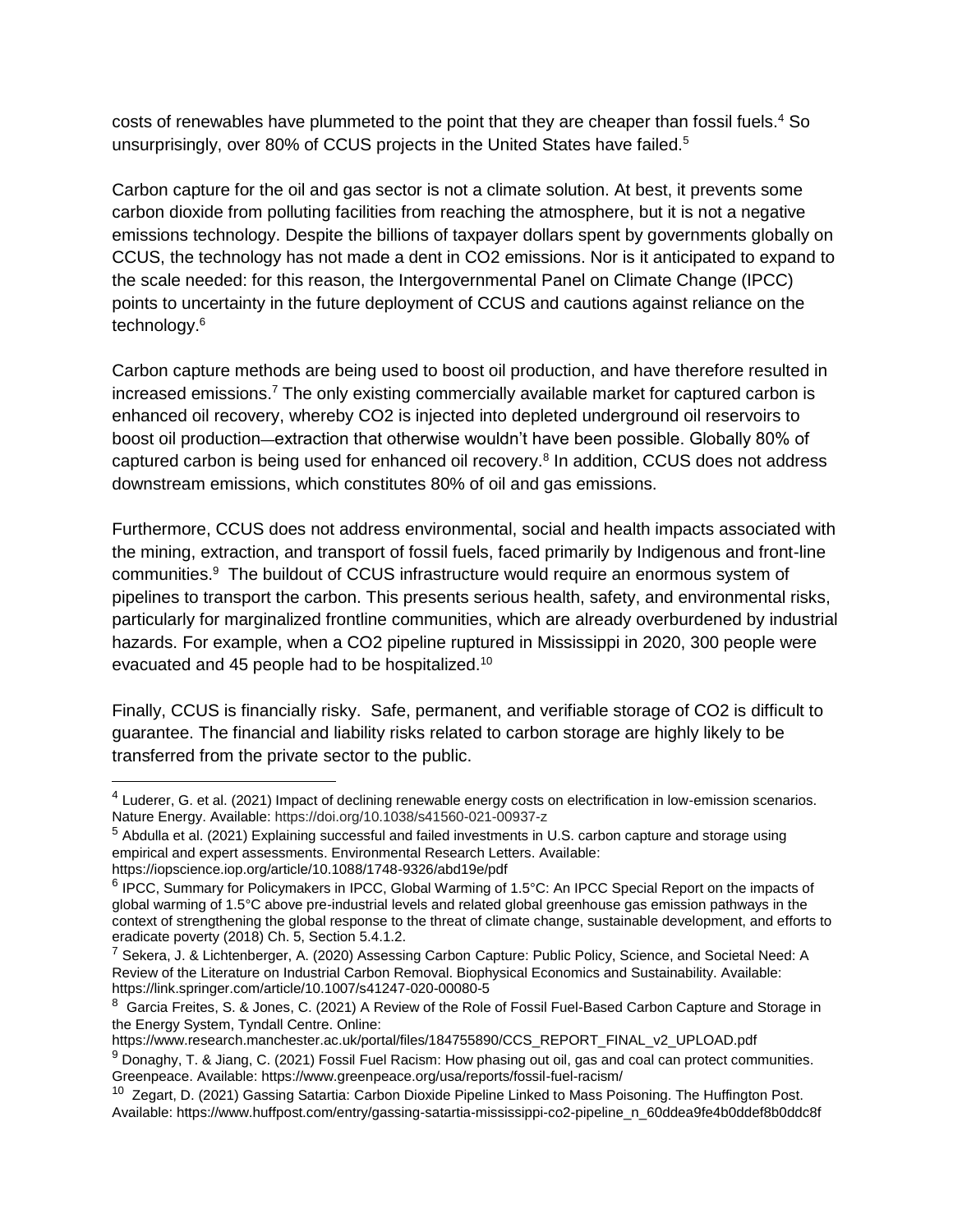Put simply, rather than replacing fossil fuels, carbon capture prolongs our dependence on them at a time when preventing catastrophic climate change requires *winding down* fossil fuel use. Relying on CCUS preserves status quo fossil fuel development, which must be curtailed to meet global climate commitments.<sup>11</sup> Introducing a tax credit for CCUS for the energy sector will lockin continued dependence on Canada's largest and most rapidly growing source of greenhouse gas emissions. Indeed, numerous modelling studies show that Canada is not on track to meet its climate change targets and this is in part due to Canada's current approach of leaning too much on short-term solutions that promote more efficient use of fossil fuels.<sup>12</sup>

The creation of a CCUS investment tax credit will not be an effective way to reduce emissions. **We strongly urge you not to introduce the tax credit.** If the Government of Canada proceeds with the tax credit, it must meet the following conditions:

- Enhanced oil recovery projects should not be eligible for the tax credit. Only 'permanent' storage projects should be considered.
- The tax credit should only be made available for sectors for which there are no decarbonization options. Oil and gas projects, including fossil or blue hydrogen, as well as plastics and petrochemical production, should not be eligible for the credit.
- The implementation of a tax credit must be contingent on the development of independent monitoring, reporting, verification, and enforcement requirements.
- The development of a governance structure to maintain and ensure the long-term environmental and fiscal integrity of CO2 storage sites should be in place prior to the implementation of a CCUS tax credit.
- Companies receiving tax credits must be held accountable to mitigate harmful impacts on Indigenous and frontline communities, and provide compensation where mitigation is not possible. These communities must be involved in the design and implementation of the tax credit.

Canada can learn from the mistakes of how a similar tax credit—Section 45Q—was implemented in the US. The biggest beneficiaries of the American tax credit are oil companies.<sup>13</sup> Analysis done on the 45Q tax credit found it could result in at least an additional 400,000 barrels per day of CO2-enhanced oil production in the United States by 2035, which would directly lead to as much as 50.7 million metric tons of net CO2 emissions annually—and possibly far more.<sup>14</sup> The issue of companies claiming credits for unverified tons of captured carbon is rampant in the United States under Section 45Q. In fact, an investigation by the US Internal Revenue Service

<sup>&</sup>lt;sup>11</sup> Welsby, D., Price, J., Pye, S., & Ekins, P. (2021). Unextractable fossil fuels in a 1.5 °C world. Nature, 597(7875). 230–234.<https://doi.org/10.1038/s41586-021-03821-8>

<sup>12</sup> Langlois-Bertrand, S. *et al.* (2021). Canadian Energy Outlook 2021 — Horizon 2060. Institut de l'énergie Trottier and e3c Hub. Available: http://iet.polymtl.ca/energy-outlook/

<sup>&</sup>lt;sup>13</sup> CIEL (2021) Confronting the Myth of Carbon-Free Fossil Fuels: Why Carbon Capture Is Not a Climate Solution. Available: https://www.ciel.org/reports/carbon-capture-is-not-a-climate-solution/

<sup>&</sup>lt;sup>14</sup> Oil Change International (2017) Expanding Subsidies for CO2-Enhanced Oil Recovery: A Net Loss for Communities, Taxpayers, and the Climate. Online: http://priceofoil.org/content/uploads/2017/10/45q-analysisoct2017-final.pdf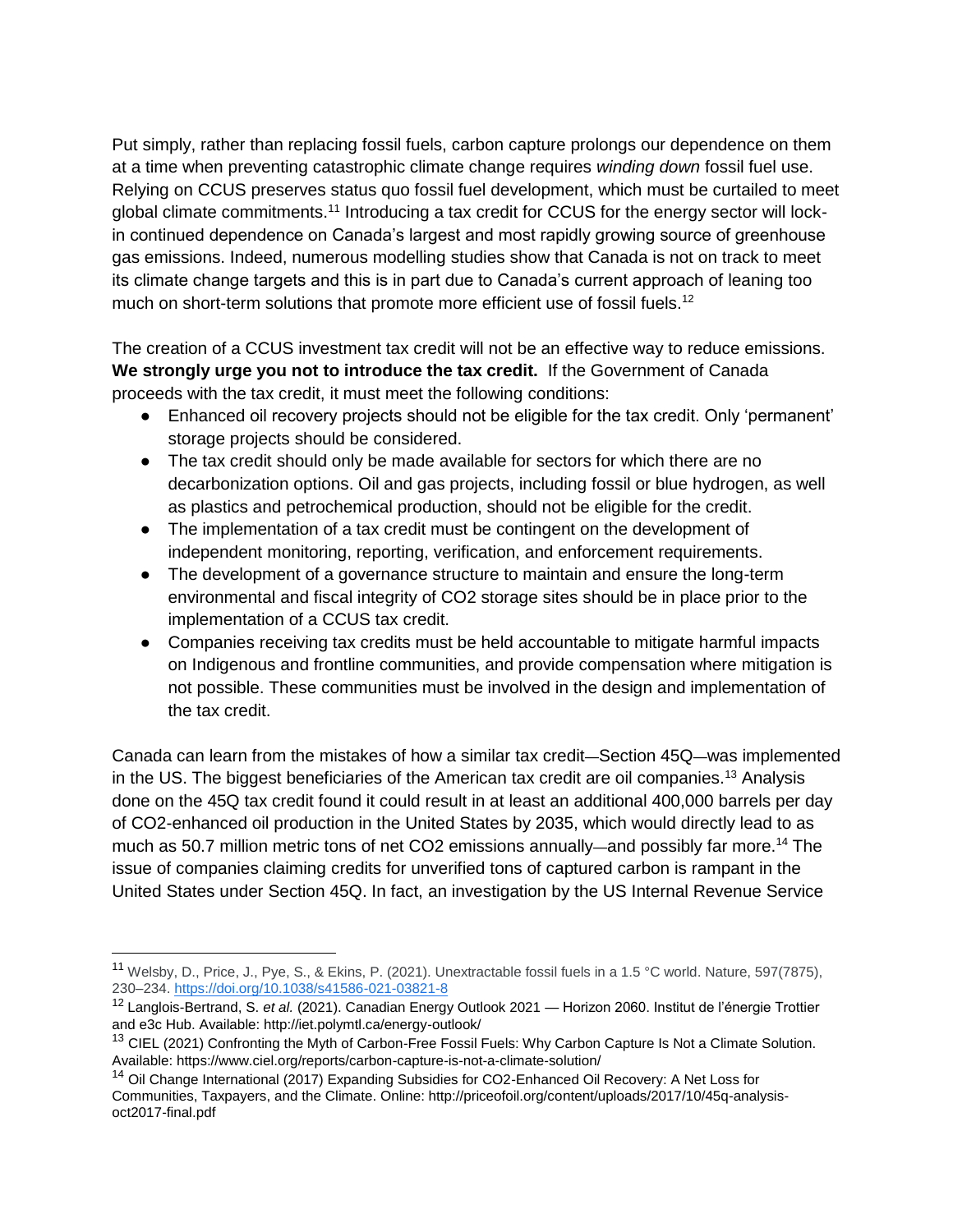found that 87% of the total credits claimed, amounting to nearly US \$1 billion, were not in compliance with the Environmental Protection Agency.<sup>15</sup>

Deploying CCUS at any climate-relevant scale, carried out within the short timeframe we have to avert climate catastrophe without posing substantial risks to communities on the frontlines of the buildout, is a pipe dream. We must instead move forward with proven climate solutions that will contribute the most to emissions reductions: increased electrification, wide-scale use of renewable energy, and intensifying energy efficiency.

Sincerely,

 $\overline{a}$ 

- Dr. Christina E. Hoicka, Canada Research Chair, Associate Professor, Geography and Civil Engineering, University of Victoria
- Dr. Matthew Paterson, Canadian-nominated IPCC lead author, University of Manchester (formerly University of Ottawa)
- Dr. Angela Carter, Associate Professor, Department of Political Science & Balsillie School of International Affairs, University of Waterloo
- Dr. Jason MacLean, Assistant Professor, Faculty of Law, University of New Brunswick, and Adjunct Professor, School of Environment and Sustainability, University of **Saskatchewan**
- Dr. Emily Eaton, Associate Professor, Department of Geography and Environmental Studies, University of Regina
- Dr. Thomas Homer-Dixon, University Research Chair, University of Waterloo; Director, Cascade Institute, Royal Roads University
- Dr. Kyla Tienhaara, Canada Research Chair in Economy and Environment, School of Environmental Studies and Department of Global Development Studies, Queen's **University**

François Delorme, Département de sciences économiques, Université de Sherbrooke

- Dr. Laurie Adkin, Professor, Political Science, Environmental Studies Program, University of Alberta
- Dr. Mark Winfield, Professor, Co-Chair Sustainable Energy Initiative, Faculty of Environmental and Urban Change, York University
- Milind Kandlikar, Professor and Director, Institute for Resources, Environment and Sustainability, University of British Columbia
- Dr. Makere Stewart-Harawira, Indigenous, Environmental and Global Studies, College of Social Sciences and Humanities, University of Alberta
- Dr. Steven Moore, Assistant Professor, Smith School of Business and School of Environmental Studies, Queen's University
- Dr. Adam Fenech, School of Climate Change and Adaptation, University of Prince Edward Island
- Dr. Dianne Saxe, former Environmental Commissioner of Ontario, Saxe Facts

<sup>&</sup>lt;sup>15</sup> Inspector General for Tax Administration (April 2020) Department of Treasury Letter. Online: https://www.eenews.net/assets/2020/04/30/document\_gw\_07.pdf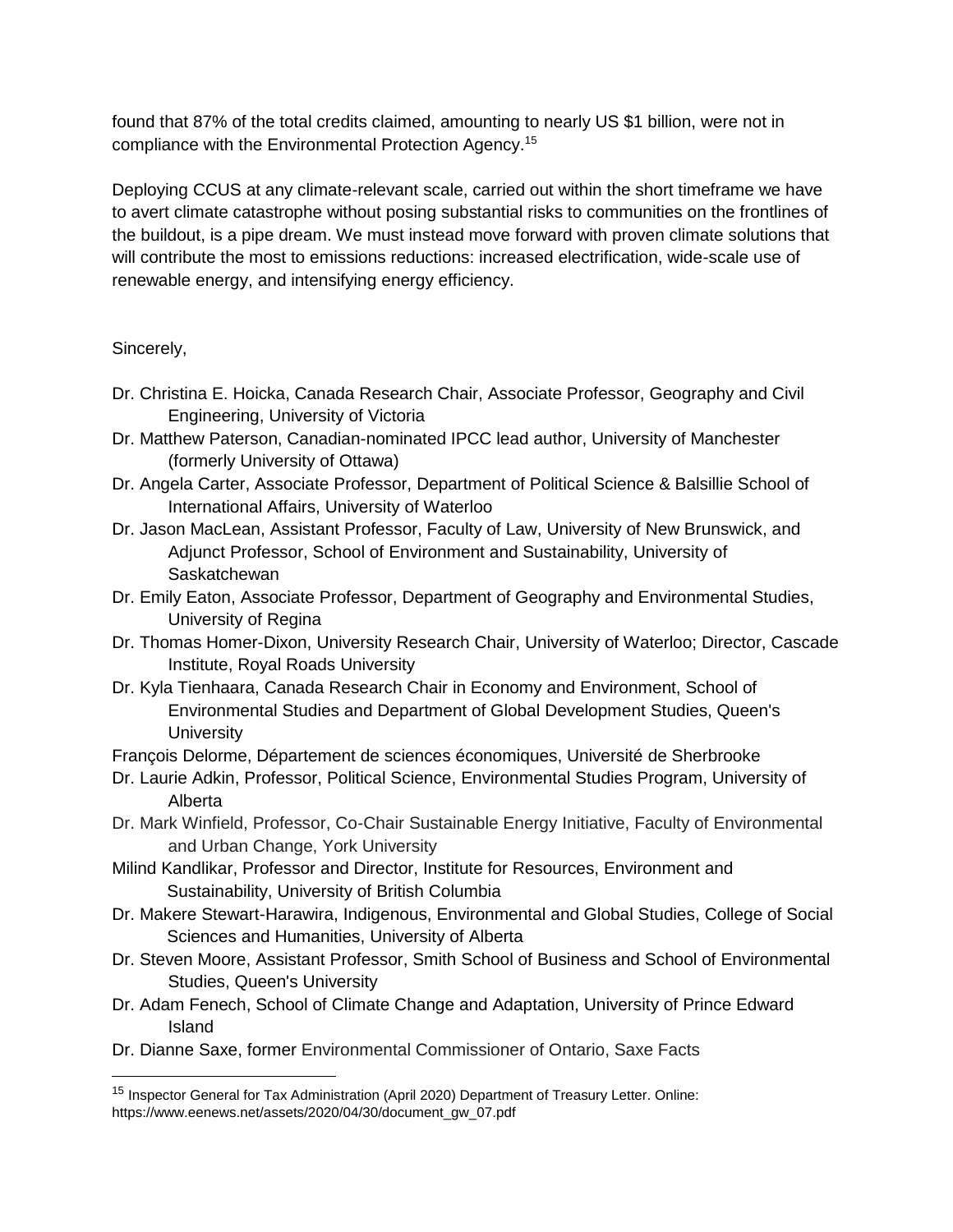Simon Langlois-Bertrand, PhD, MEng, Research Associate, Institut de l'énergie Trottier Professor Ann Dale, Director, School of the Environment & Sustainability, Royal Roads

University, Canada Research Chair, Trudeau Alumna

- Dr. Lori Lee Oates, Instructor, Humanities and Social Science, Memorial University of Newfoundland and Labrador
- Dr. J. P. Sapinski, Assistant Professor of Environmental Studies, Université de Moncton
- Dr. Jessica F. Green, University of Toronto
- Dr. Kate J. Neville, Associate Professor, Department of Political Science and School of the Environment, University of Toronto
- Dr. Olaf Weber, School of Environment, Enterprise and Development, University of Waterloo
- Dr. David R. Boyd, Professor, Institute for Resources, Environment and Sustainability, School of Public Policy and Global Affairs, UN Special Rapporteur on human rights and the environment
- Dr. Laura Tozer, Assistant Professor, Department of Physical and Environmental Sciences, University of Toronto Scarborough
- Justin Leroux, Professor of Applied Economics, HEC Montréal
- Dr. Philippe Le Billon, School of Public Policy and Global Affairs, University of British Columbia
- Dr. Amy Janzwood, Postdoctoral Research Fellow, Department of Political Science, University of British Columbia
- Dr. Gavin Fridell, Canada Research Chair and Professor in International Development Studies, Saint Mary's University
- Dr. Matthew Hoffmann, Political Science, University of Toronto Scarborough, Co-Director Environmental Governance Lab
- Dr. C. Willem Langenberg, Department of Earth and Atmospheric Sciences, University of Alberta
- Dr. Debra J. Davidson, Professor of Environmental Sociology, University of Alberta
- Dr. Julie MacArthur, Canada Research Chair, School of Business, Royal Roads University
- Dr. Damon Matthews, Professor and Concordia University Research Chair
- Dr. Ryan M. Katz-Rosene, Associate Professor, School of Political Studies, University of Ottawa
- Dr. Jessica Dempsey, Department of Geography, University of British Columbia
- Dr. Justin Paulson, Director, Institute of Political Economy, Carleton University
- Dr. William K. Carroll, Professor of Sociology, University of Victoria
- Dr. Madhur Anand, Director Guelph Institute for Environmental Research, Professor, School of Environmental Sciences, University of Guelph
- Dr. Jean-Frédéric Morin, Political science, Université Laval
- Dr. Eric Pineault, Professeur et Président du comité scientifique, Institut des sciences de l'environnement, Université du Québec à Montréal
- Frederic Fabry, Director, Bieler School of Environment, McGill University
- Dr. David Wilkinson, Canada Research Chair, University of British Columbia, Fellow of the Royal Society of Canada and the Canadian Academy of Engineering, Order of Canada
- Dr. Nathalie Chalifour, Professor, Faculty of Law, University of Ottawa
- Dr. Danny Harvey, IPCC Lead Author, Working Group III, AR4 and AR5, Dept of Geography, University of Toronto
- Steven Bernstein, Political Science, Munk School of Global Affairs and Public Policy, University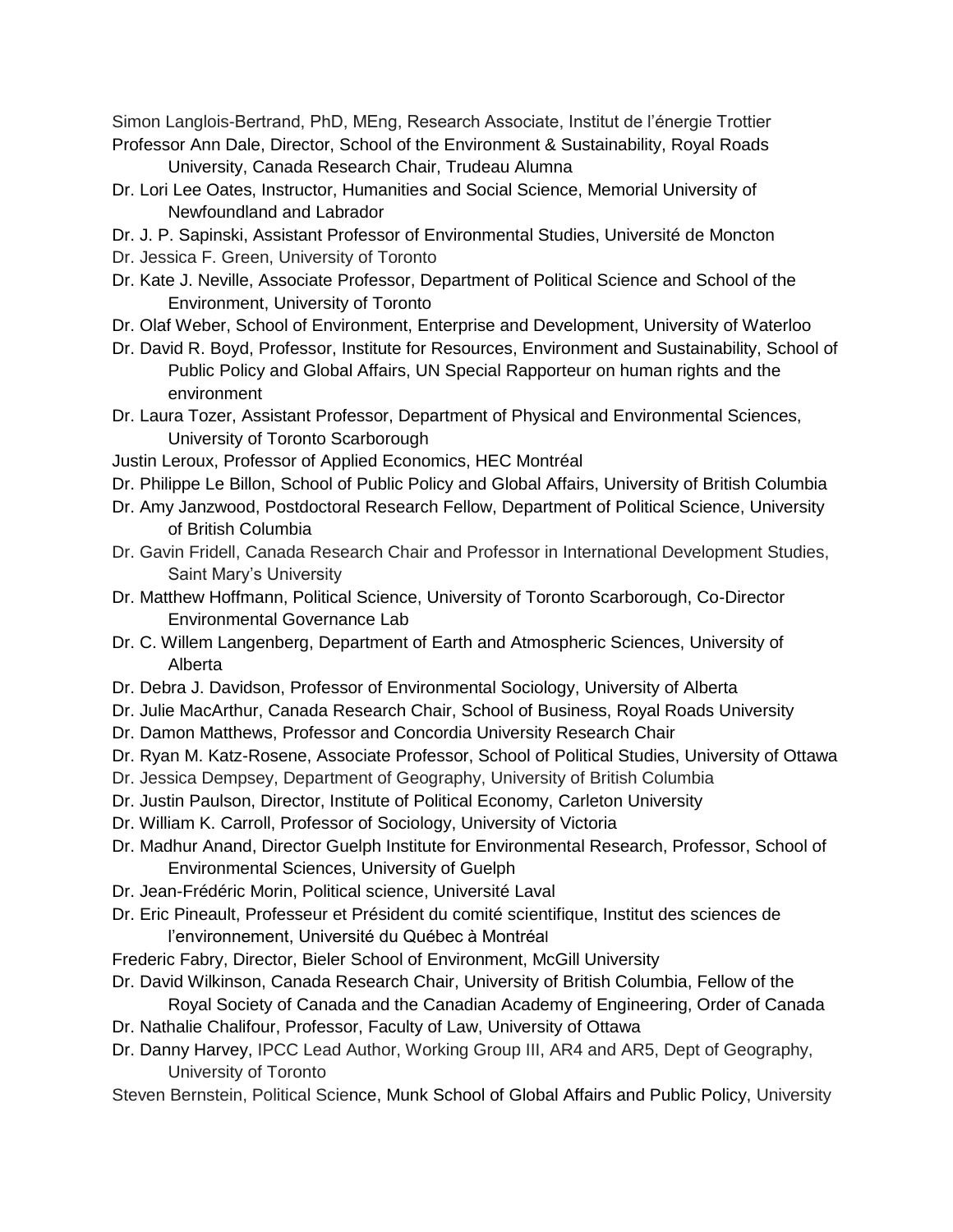of Toronto

Martin Olszynski, Associate Professor, University of Calgary Faculty of Law

- Dr. Robert Godin, Assistant Professor, Department of Chemistry, The University of British Columbia
- Dr. John Robinson, Professor, Munk School of Global Affairs and Public Policy, and School of the Environment, University of Toronto
- Dr. Joshua McEvoy, Political Studies, Queen's University
- Animesh Dutta; PhD, P. Eng, Professor and Director, Bio-Renewable Innovation Lab, School of Engineering, University of Guelph
- Dr. Nina Hewitt, Department of Geography, University of British Columbia
- Dr. Simon Dalby, Professor, Balsillie School of International Affairs, Wilfrid Laurier University
- Dr. Jillian Buriak, Professor of Chemistry, Canada Research Chair of Nanomaterials for Energy, University of Alberta
- Dr. Sara Cannon, Department of Geography, University of British Columbia
- Dr. Bernard Soubry, Postdoctoral researcher, Global Land and Food Lab, McGill University
- Dr. Trevor W. Harrison, Professor of Sociology, University of Lethbridge
- Dr. Siobhán McPhee, Department of Geography, University of British Columbia
- Douglas Robb, PhD Candidate, Department of Geography, University of British Columbia
- Dr. Geraldine Pratt, Canada Research Chair, Care Economies and Global Labour, University of British Columbia
- Dr. Jose Carlos Marques, Telfer School of Management, University of Ottawa
- Dr. Hester Jiskoot, Professor, Department of Geography & Environment, University of **Lethbridge**
- Dr. Graeme Wynn, Professor Emeritus, Geography, University of British Columbia
- Dr. Lisa P. Nathan, School of Information, University of British Columbia
- Dr. Paul Bowles, Department of Global and International Studies and School of Economics, University of Northern British Columbia
- Dr. Glen Hvenegaard, Professor, Environmental Science, University of Alberta
- Robert L. Ascah, PhD, Research Fellow, The Parkland Institute, University of Alberta
- Dr. Thomas Gunton, Professor, Director of the Resource and Environmental Planning Program, Simon Fraser University
- Dr. Susan Jane Spronk, School of International Development and Global Studies, University of **Ottawa**
- Prof. Thomas Burelli, Co-director of the Centre for Environmental Law and Global Sustainability, Civil Law Section, University of Ottawa
- Dr. Mariano Koen-Alonso, Adjunct Professor, Memorial University; Research scientist, Fisheries and Oceans Canada
- David McRobert, Retired Adjunct Professor, Faculty of Environmental and Urban Change, York University, In-House Counsel, Environmental Commissioner of Ontario (1994-2010)
- Dr. Rianne Mahon, Distinguished Research Professor, School of Public Policy & Administration, Carleton University
- Dr. Harriet Friedmann, Professor Emeritus of Sociology, Munk School of Global Affairs and Public Policy
- Dr. Carolyn Sale, Associate Professor, University of Alberta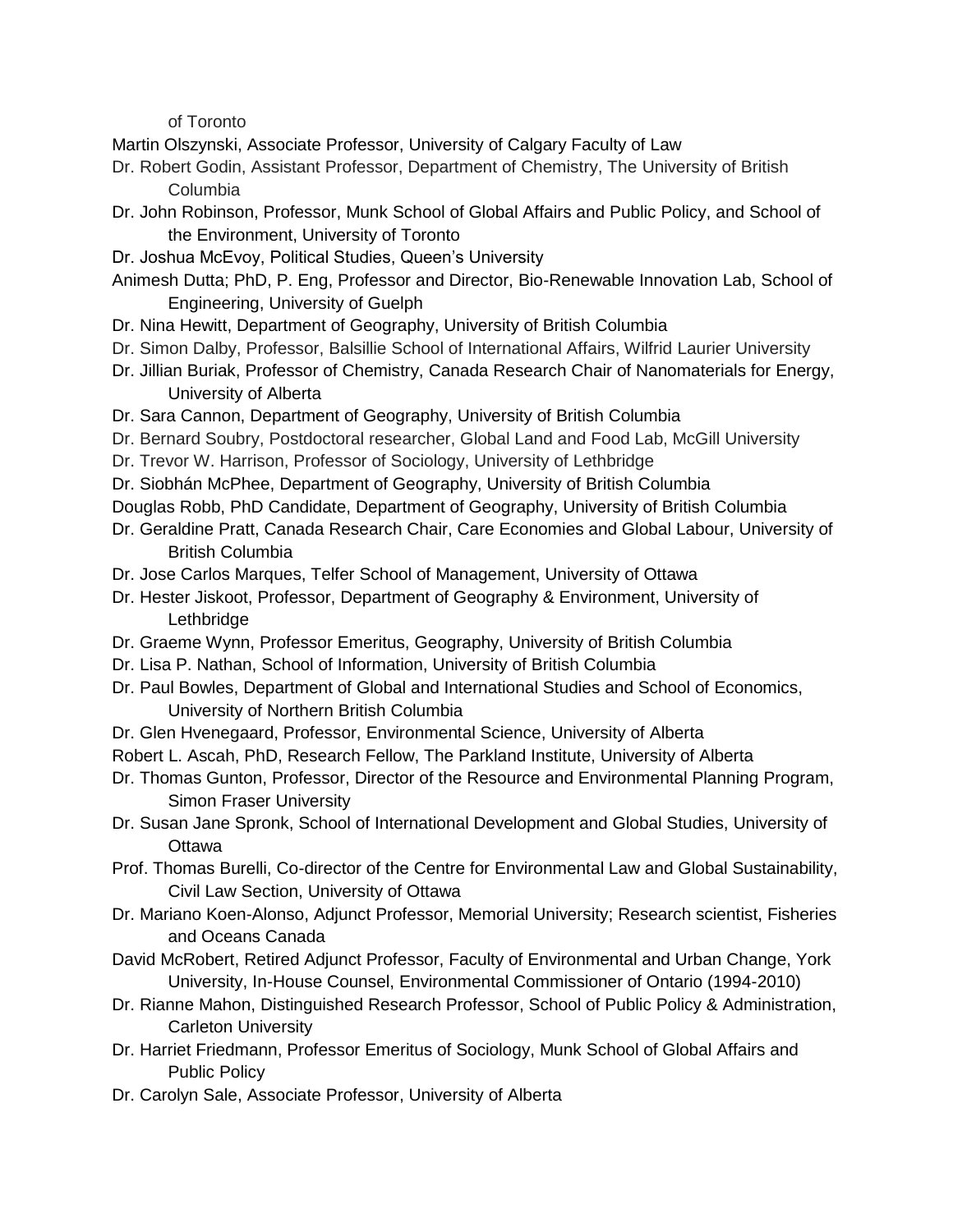- Dr. Emily Scott, Postdoctoral researcher, McGill University
- Dr. Alison Munson, Département des sciences du bois et de la forêt, Université Laval
- Dr. Josee Provencal, Polémos, University of Ottawa
- Dr. David Cooper, Business, University of Alberta
- Dr. Anne Pasek, Canada Research Chair (Tier II) in Media, Culture and the Environment, Assistant Professor, Department of Cultural Studies and the Trent School of the Environment, Trent University
- Dr. Liisa North, Professor Emerita, Department of Politics, York University
- Dr. Shelagh Campbell, Professor Emerita, Biological Sciences, University of Alberta
- Dr. Sébastien Jodoin, McGill University, Faculty of Law
- Dr. Mark Simpson, Professor, English and Film Studies, University of Alberta
- Dr. Juliane Collard, Geography Department, University of British Columbia
- Dr. Christopher Aikman, National Research Council Canada (retired)
- Dr. Martin Sharp, FRSC, Earth and Atmospheric Sciences, University of Alberta
- Dr. Selena Couture, Drama Dept., University of Alberta
- Prof. Joshua Mostow, FRSC Dept. of Asian Studies, University of British Columbia
- Dr. Rosemary Collard, Geography, Simon Fraser University
- Erik Post, PhD Candidate, University of British Columbia
- Dr. Martin Jagersand, Professor, Computer Science, University of Alberta
- Dr. Marcus Taylor, Head of Department, Global Development Studies, Queen's University
- Dr. Petra Fachinger, Professor, English Department, Queen's University
- Dr. Barry Stephenson, Department of Religious Studies, Memorial University
- Dr. Byron Miller, Department of Geography, University of Calgary
- Dr. Joyce Green, (Emerita) Political and International Studies, University of Regina
- Dr. Chad Walker, School of Environment and Sustainability, University of Saskatchewan
- Dr. Lindsay McLaren, Professor, Community Health Sciences, University of Calgary
- Dr. Kate Ervine, International Development Studies, Saint Mary's University
- Dr. Andrew Biro, Department of Politics, Acadia University
- Dr. Gaston Gordillo, Department of Anthropology, University of British Columbia
- Dr. Geoff Mann, Centre for Global Political Economy, Simon Fraser University
- Dr. Kristen Pue, Postdoctoral Fellow, Carleton University
- Dr. Sally Leys, Professor, Faculty of Science Biological Sciences, University of Alberta
- Allan Moscovitch, Professor Emeritus, Carleton University, School of Social Work
- Dr. Noel Keough, Associate Professor Emeritus, University of Calgary
- Dr. Susan O'Donnell, Adjunct Professor, Sociology, University of New Brunswick
- Dr. Karena Shaw, School of Environmental Studies, University of Victoria
- Dr. Donald Kingsbury, Political Science, University of Toronto
- Dr. Tracy Glynn, Environment & Society, St. Thomas University
- Dr. Christina Laffin, Canada Research Chair, Department of Asian Studies, University of British Columbia
- Dr. Patrick Provost, Faculty of Medicine, Université Laval
- Dr. David Kahane, Professor, Department of Political Science, University of Alberta
- Steve Lorteau,SJD Student, Faculty of Law, University of Toronto
- Dr. Audrey Laurin-Lamothe, Department of Social Science, York University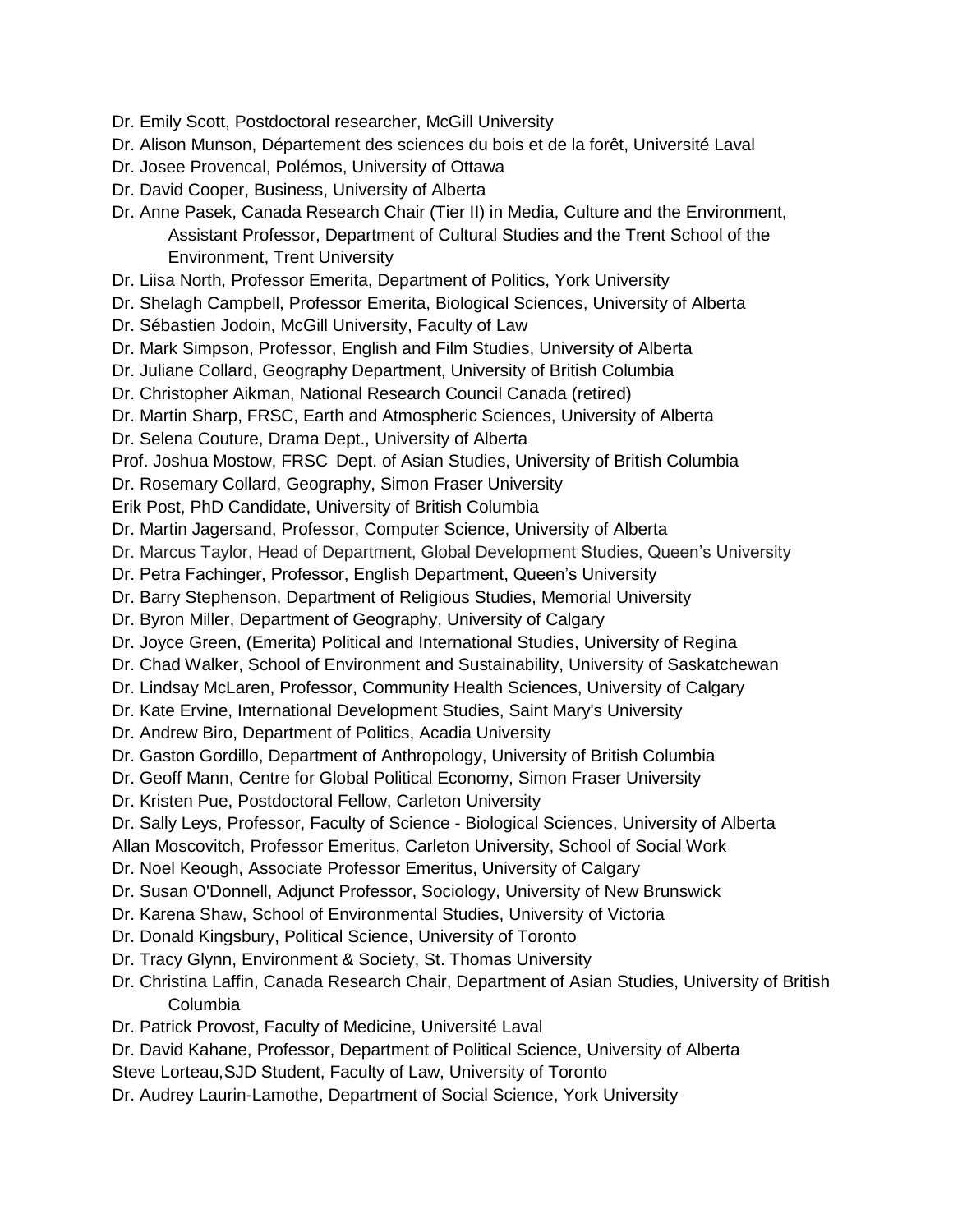- Dr. Maria Strack, Canada Research Chair, Department of Geography and Environmental Management, University of Waterloo
- Dr. Jason Laurendeau, Associate Professor of Sociology, University of Lethbridge
- Dr. Meg Sears, Sr. Clinical Research Associate, Ottawa Hospital Research Institute
- Dr. Ricardo Grinspun, Associate Professor of Economics, York University

Dr. Michael Church, Professor emeritus, Geography, The University of British Columbia Joan Haysom,Electrical Engineering and Computer Science, University of Ottawa Alexandre Gajevic Sayegh, Political Science, Université Laval

- Dr. Ilan Kapoor, Professor, Faculty of Environmental & Urban Change, York University
- Temitope Onifade, Vanier Scholar and Co-Chair of Liu Institute Network for Africa, University of British Columbia
- Robert L. Campbell, Biomedical and Molecular Sciences, Queen's University
- Dr. Sophie Del Fa, Département de communication, Université du Québec à Chicoutimi
- Jaimie Baron, Department of English and Film, University of Alberta
- Prof. Meenal Shrivastava, Political Economy and Global Studies, Athabasca University
- Pete Brown, Centre for Aquaculture & Seafood Development, Fisheries & Marine Institute of Memorial University
- Dr. Ayaka Yoshimizu, Department of Asian Studies, University of British Columbia
- Dr. Fiona Nicoll, Professor, Political Science, University of Alberta
- Dr. Alain Deneault, Professor, Université de Moncton
- Dr. Janice Harvey, Assistant Professor, Environment & Society, St. Thomas University
- Dr. Daniel Tubb, Anthropology, University of New Brunswick
- Dr. Rebecca Hall, Global Development Studies, Queen's University
- Dr. Chrislain Eric Kenfack, Department of Political Science, University of Alberta
- Dr. Anelyse Weiler, Assistant Professor of Sociology, University of Victoria
- Dr. Midori Ogasawara, Sociology, University of Victoria
- Dr. Mike Gismondi, Professor Emeritus, Sociology and Global Studies, Athabasca University
- Dr. John Calvert, Adjunct Professor, Simon Fraser University
- Dr. Robert B. Gibson, Professor, School of Environment, Resources and Sustainability, University of Waterloo
- Dr. Peter Carter, Director Climate Emergency Institute
- Dr. James S. Quinn, Professor, Biology Department, McMaster University
- Dr. Deborah Cowen, Professor, Geography & Planning, University of Toronto
- Dr. Harvey A. Feit, FRSC, Professor Emeritus of Anthropology, McMaster University
- Dr. Miriam L. Diamond, Professor, Earth Sciences; School of the Environment,
	- University of Toronto, FRCGS, FSETAC
- Dr. David Hugill, Assistant Professor, Department of Geography and Environmental Studies, Carleton University
- Dr. John Peters, Interuniversity Research Centre on Globalization and Work (CRIMT), Université de Montréal
- Dr. Imre Szeman, Research Professor of Environmental Communication, University of Waterloo Dr. Eva-Lynn Jagoe, Professor, Vice-Principal of Innis College, University of Toronto
- Marjorie Griffin Cohen, Professor Emeritus, Simon Fraser University
- Dr. Simon Granovsky-Larsen, Associate Professor, Department of Politics and International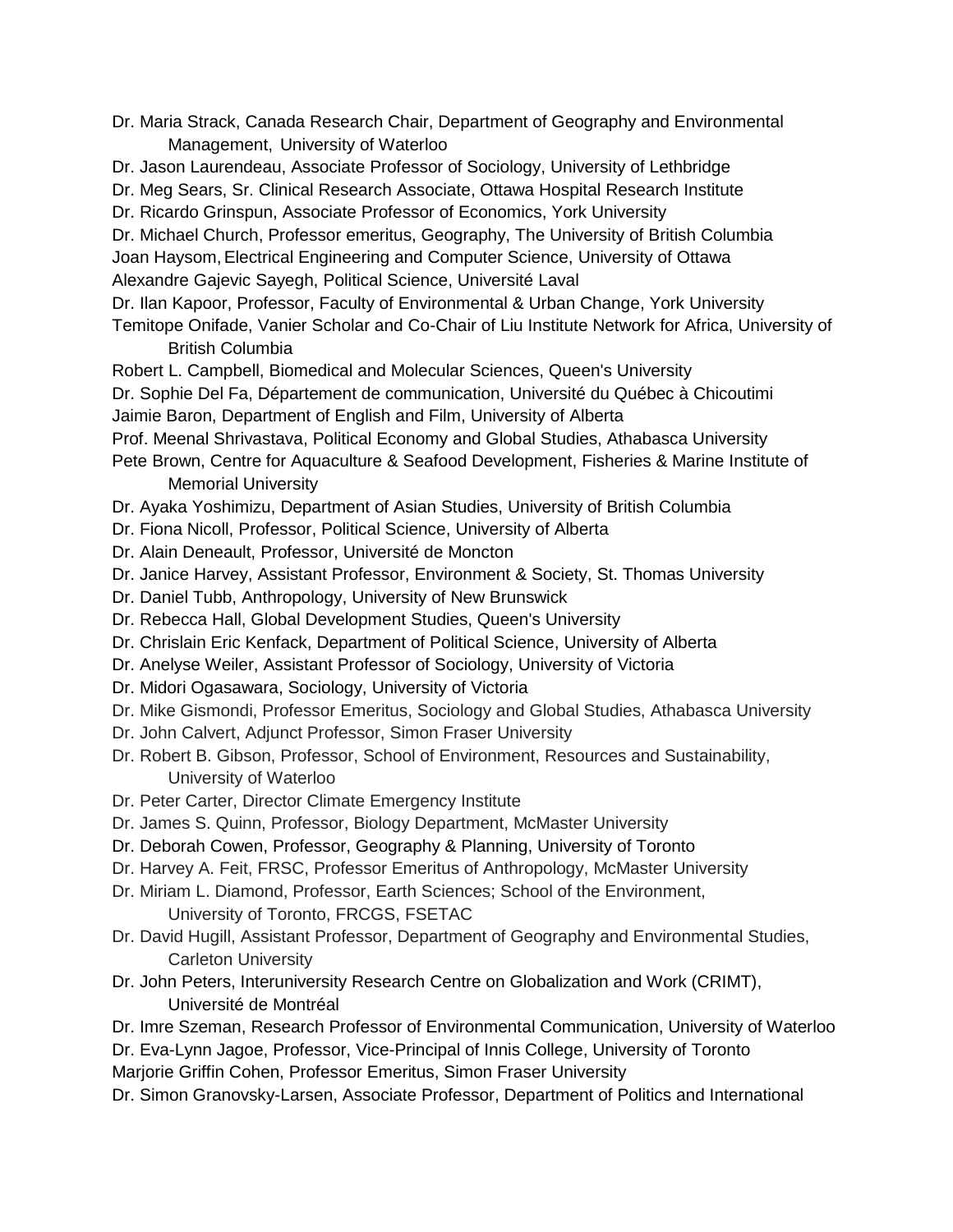## Studies, University of Regina

Professor Jennifer Ruth Hosek, Queen's University

Dr. Nancy B. Bouchier, Professor Emerita, Dept. of History, McMaster University Adam Hitchcock, Chemistry & Chemical Biology, McMaster University, FRSC Dr. James Nugent, Continuing Lecturer, Faculty of Environment, University of Waterloo Dr. Gail Krantzberg, Professor, Engineering and Public Policy Program, McMaster University Roger Suffling, Professor, The School of Planning, University of Waterloo Margot Young, Professor, Allard School of Law, University of British Columbia Sanda Rodgers, Professor Emerita, Faculty of Law, University of Ottawa Dr. Lucinda Vandervort, Professor, College of Law, University of Saskatchewan Dr. Anna Zalik, Environmental & Urban Change, York University Dr. Molly Wallace, Associate Professor, Department of English, Queen's University Professor Shubhra Gururani, Associate Professor, Department of Anthropology, York University Dr. Ian Angus, Professor Emeritus, Humanities, Simon Fraser University Kyle Conway, Department of Communication, University of Ottawa Don Wells, Professor Emeritus, Labour Studies & Political Science, McMaster University Dr. Ruth Frager, Professor Emerita, History Department, McMaster University Dr. Robert O'Brien, Department of Political Science, McMaster University Dr. Laura U. Marks, Grant Strate University Professor, School for the Contemporary Arts, Simon Fraser University Dr. Greg Pyle, Professor, Dept. of Biological Sciences, University of Lethbridge Dr. Jeff Everett, Professor of Accounting, York University Susan B. Boyd, Professor Emerita, Allard School of Law, University of British Columbia Dr. Tony Weis, Professor, Department of Geography and Environment, University of Western **Ontario** Peter Vandergeest, Professor Emeritus, Geography, York University Dr. Serbulent Turan, Instructor, Political Science, University of British Columbia Brent Ryan Bellamy, Trent University, University of Ontario Institute of Technology Dr. Stepan Wood, Professor, Canada Research Chair (Tier 1) in Law, Society and Sustainability, Director, Centre for Law and the Environment, Allard School of Law, University of British Columbia Julia Polyck-O'Neill, York University Dr. Angela Cameron, Faculty of Law, University of Ottawa Professor Luin Goldring, Sociology, York University Dr. Meinhard Doelle, Professor of Law, Schulich School of Law, Associate Dean, Graduate Studies, Dalhousie University Jordan B. Kinder, Postdoctoral Fellow, Department of Art History & Communication Studies, McGill University Camille-Mary Sharp, PhD Candidate, Faculty of Information, University of Toronto Ann-Elise Lewallen, Associate Professor, Pacific & Asian Studies, University of Victoria Sara Nelson, School of Public Policy and Global Affairs, University of British Columbia Dr. Sara L Seck, Yogis & Keddy Chair in Human Rights Law, Associate Professor, Schulich School of Law, Dalhousie University

Alex Latta, Associate Professor of Global Studies, Wilfrid Laurier University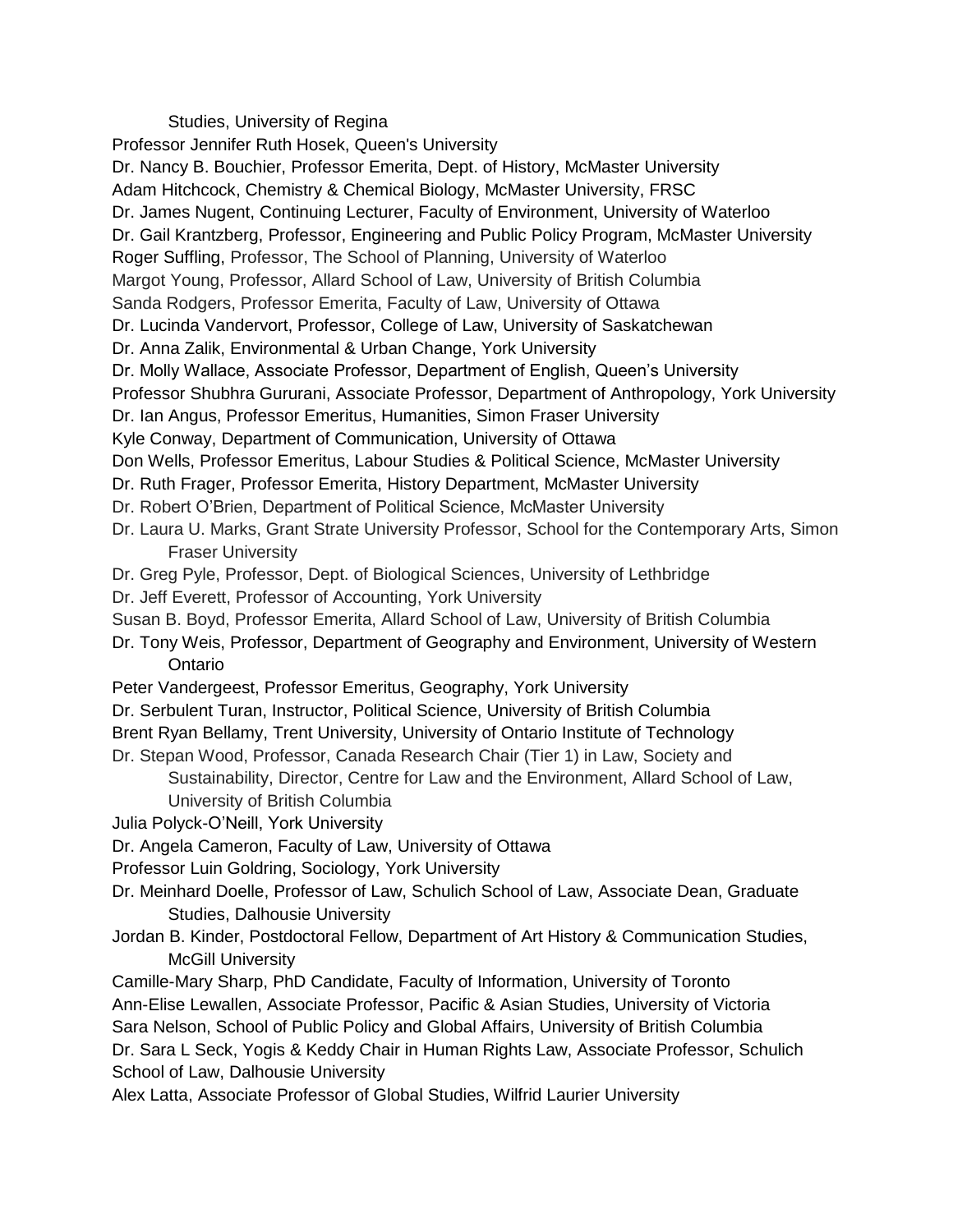Susie O'Brien, Professor, Department of English and Cultural Studies, McMaster University Hilda Koster, University of St. Michael's College in the University of Toronto Hilda Fernández, Simon Fraser University

Dr. Gary Warner, Professor Emeritus, French, Arts & Science Program, McMaster University

Dr. Alexandre Da Costa, Associate Professor, University of Alberta

Dr. Dip Kapoor, Professor, Educational Policy Studies, University of Alberta

Arthur Heidebrecht, Professor Emeritus, McMaster University

John Harriss, Professor Emeritus, Simon Fraser University

Dr. Tom Deligiannis, Instructor, Global Studies, Wilfrid Laurier University

Paul Downes, Professor, Dept. of English, University of Toronto

Dr. Runa R. Das, College of Interdisciplinary Studies, Royal Roads University

Tom Langford, Professor Emeritus of Sociology, University of Calgary

- Richard Stren, Professor Emeritus of Political Science and Senior Fellow, Global Cities Institute University of Toronto
- Dr. Barbara Murck, Professor, Geography, Geomatics and Environment, University of Toronto
- Dr. Stephen Scharper, Director, Trinity Sustainability Initiative, Associate Professor. Department of Anthropology and School of the Environment, University of Toronto
- Professor Kent Moore, Vice-Principal Research, Professor of Physics, University of Toronto
- Dr. Arthur Chan, Associate Professor, Chemical Engineering & Applied Chemistry, University of **Toronto**
- Dr. Penelope Simons, Associate Professor, Gordon F. Henderson Chair in Human Rights, Vice Dean Research, Faculty of Law, University of Ottawa
- Bharat K Punjabi, Munk School of Global Affairs, University of Toronto
- Paul Grogan, Professor, Plant and Ecosystem Ecologist, Queen's University

Sarah Rotz, Assistant Professor, Faculty of Environmental and Urban Change, York University

Scott Prudham, Professor, Department of Geography and Planning, School of the Environment University of Toronto

- Kent Peacock, Professor of Philosophy, University of Lethbridge
- Dr. Glen Filson, Professor Emeritus, School of Environmental Design & Rural Development, University of Guelph
- Stefan Kipfer, Associate Professor, Faculty of Environmental and Urban Change, York **University**

Claire Young, Professor Emerita, Allard School of Law, University of British Columbia

- Patricia Ballamingie, Professor, Department of Geography and Environmental Studies, Carleton **University**
- Dr. Tamara Krawchenko, Assistant Professor, School of Public Administration, Institute for Integrated Energy Systems, University of Victoria
- Dr. Daniel Rück, Assistant Professor, Department of History, Institute of Indigenous Research and Studies, University of Ottawa
- Dr. Willem Langenberg, Adjunct Professor, Department of Earth and Atmospheric Sciences, University of Alberta
- Andreas Hamann, Professor, Department of Renewable Resources, Faculty of Agric. Life & Environmental Sciences, University of Alberta
- Georgina Alonso, PhD Candidate, School of International Development and Global Studies,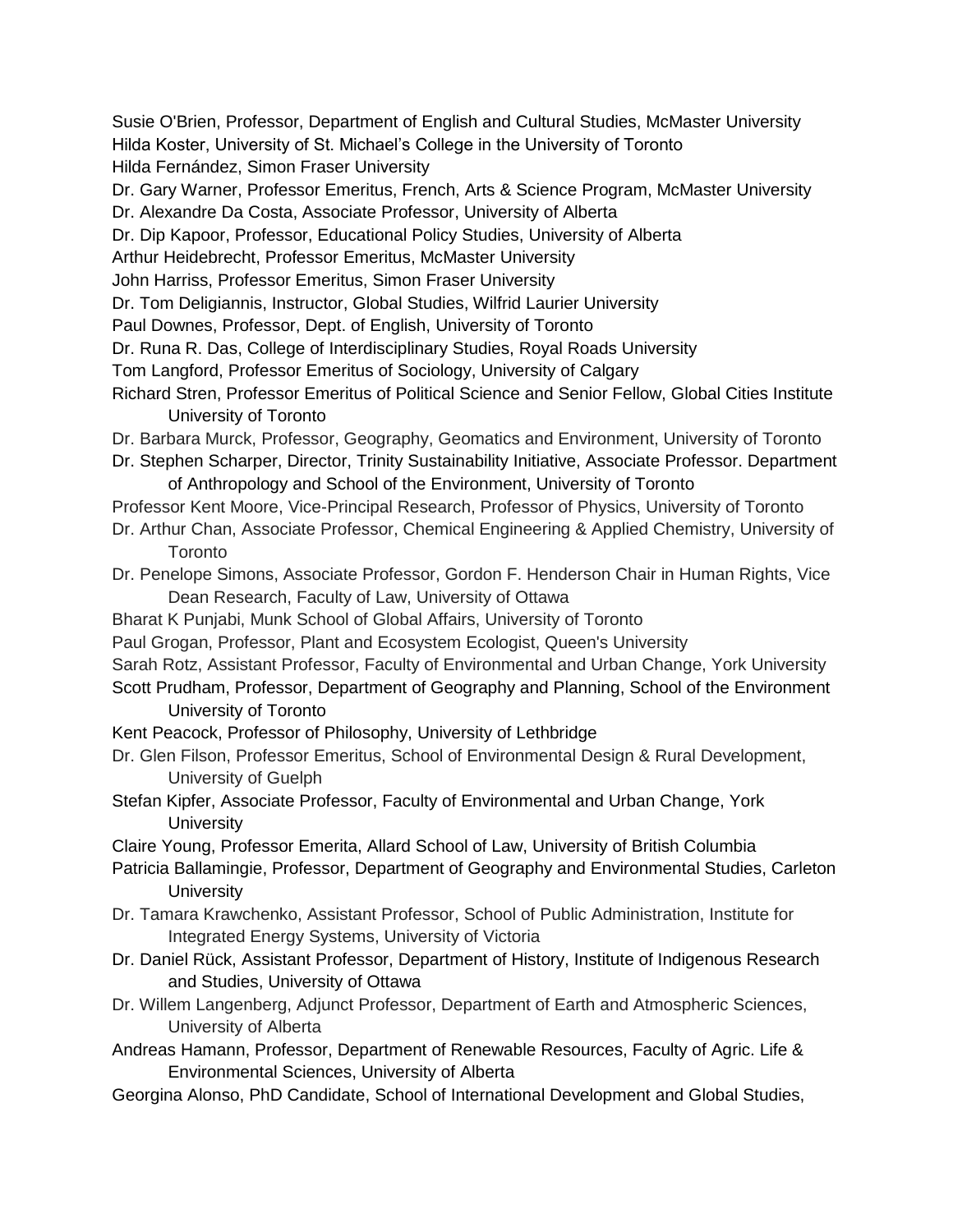University of Ottawa

- Dr. Amelia Clarke, Associate Professor and Associate Dean Research, School of Environment, Enterprise and Development, University of Waterloo
- Dr. Fiona Soper, Department of Biology and School of Environment, McGill University
- Dr. Marguerite Xenopoulos, Professor, Canada Research Chair in Global Change of Freshwater Ecosystems, Department of Biology, Trent University
- Dr. Julia Freeman, Bieler School of Environment, McGill University
- Dr. Ingrid Waldron, Professor and HOPE Chair in Peace and Health, McMaster University
- Dr. Ranjan Datta, Canada Research Chair, Mount Royal University
- Dr. Hamish van der Ave, Department of Wood Science, University of British Columbia
- Dr. Angele Alook, Assistant Professor, School of Gender, Sexuality and Women's Studies, York University
- Dr. Dennis Murray, Canada Research Chair, Department of Biology, Trent University
- Dr. Ryan Phillips, Sessional Lecturer, Department of Politics and Public Administration, X **University**
- Dr. Sarah Otto, Biodiversity Research Centre, University of British Columbia
- Professor Martha Jackman, Faculty of Law, University of Ottawa

Marc Lucotte, Professeur titulaire, Département des Sciences de la Terre et de l'atmosphère, GEOTOP et Institut de des sciences de l'environnement, Université du Québec à Montréal

- Douglas A. Campbell, Ph.D., Canada Research Chair in Phytoplankton Ecophysiology, Mount Allison University
- Michael Byers, Professor & Canada Research Chair in Global Politics and International Law, University of British Columbia
- Jeff Dahn, FRSC, Professor of Physics and Atmospheric Science, NSERC/Tesla Canada Industrial Research Chair, Canada Research Chair, Dalhousie University
- Dr. Jonathan Langdon, Canada Research Chair in Sustainability and Social Change Leadership, Development Studies Program, St Francis Xavier University
- Dr. Deborah de Lange, Associate Professor, Environmental Applied Science and Management, Global Management Studies, Ted Rogers School of Management
- Dr. Courtney Mason, Professor, Canada Research Chair, Natural Resource Science, Thompson Rivers University
- Dr. Alana Westwood, Assistant Professor, School for Resource and Environmental Studies, Dalhousie University
- Dr. Adrian Vetta, Professor, Department of Mathematics & Statistics and School of Computer Science, McGill University
- Alicia Sliwinski, Associate Professor and Chair, Global Studies and Social Entrepreneurship, Wilfrid Laurier University
- Shawn M. Chartrand, Assistant Professor, School of Environmental Science, Simon Fraser **University**

Stephanie Rutherford, Associate Professor, Trent School of the Environment

Tom McElroy, Ph.D., FCMOS, FRSC, Professor Emeritus and Senior Scholar, York University James K. Rowe, Associate Professor, School of Environmental Studies, University of Victoria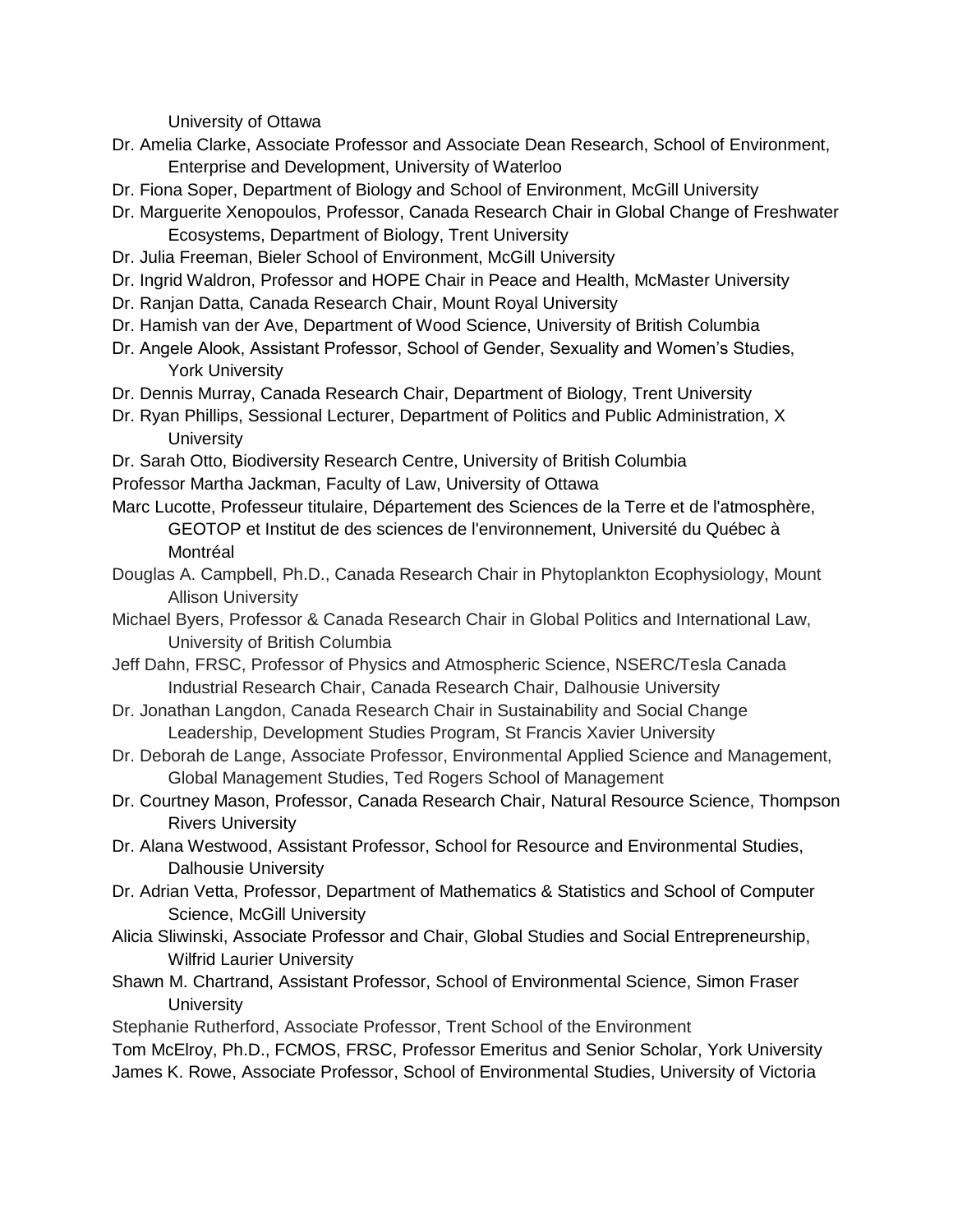- Dr. Bree Akesson, Associate Professor and Canada Research Chair (Tier II) in Global Adversity and Wellbeing, Faculty of Social Work, Wilfrid Laurier University
- Teresa Kramarz, Associate Professor, Munk School of Global Affairs and Public Policy at the University of Toronto
- Dr. Leonard Sklar, Professor Emeritus, Dept. of Geography, Planning and Environment, Concordia University
- Edward Xie, Clinical Assistant Professor, Department of Family and Community Medicine, Faculty of Medicine, University of Toronto
- Dr. Christopher Lyon, Postdoctoral Researcher, Natural Resource Sciences, McGill University; Visiting Research Fellow, School of Earth and Environment, University of Leeds
- Dr. Hugo Beltrami, Professor, Canada Research Chair in Climate Dynamics, St. Francis Xavier **University**
- Dr. Cameron Roberts, Postdoctoral Researcher, Center for Sustainability and the Global Environment, University of Wisconsin Madison; Adjunct instructor, School of Public Policy and Administration, Carleton University
- Dr. Tara Ivanochko, Associate Professor of Teaching; Director, Environmental Science; Academic Director, UBC Sustainability initiative, University of British Columbia
- Dr. Kevin A. Gould, Associate Professor, Department of Geography, Planning and Environment, Concordia University
- Dr. Bruno Tremblay, Department of Atmospheric and Oceanic Sciences, McGill University
- Dr. John Holmes, Professor Emeritus, Department of Geography and Planning, Queen's **University**
- Dr. Soni Grant, Killam Postdoctoral Fellow, Department of Sociology and Social Anthropology, Dalhousie University
- Amr Addas, Adjunct Professor and Strategic Advisor for Sustainability, John Molson School of Business, Concordia University
- Dr. John Hiemstra, Professor of Political Studies, The King's University
- Dr. Graham Whitelaw, Associate Professor, School of Environmental Studies, Queen's **University**
- Dr. Gisèle Trudel, Artist and Professor, École des arts visuels et médiatiques, Université du Québec à Montréal; Canada Research Chair in Arts, Ecotechnologies of Practice and Climate Change
- Kristen Bos, Assistant Professor, University of Toronto Mississauga
- Alberto Toscano, School of Communication, Simon Fraser University
- Dr. Louis Gosselin, Professor, Dept. of Biological Sciences, Thompson Rivers University
- Dr. David Foord, Assistant Professor, Faculty of Management, University of New Brunswick
- Dr. Alexandra Lesnikowski, Assistant Professor, Department of Geography, Planning and Environment, Concordia University
- Dr. Craig Johnson, Professor of Political Science & Director, Guelph Institute of Development Studies, University of Guelph
- Dr. Dan Weaver, Assistant Professor, Dept. of Physical and Environmental Sciences, University of Toronto Scarborough
- Dr. Peter Kulchyski, Professor, Department of Native Studies, University of Manitoba
- Dr. Harry Spaling, Professor Emeritus of Environmental Studies & Geography, The King's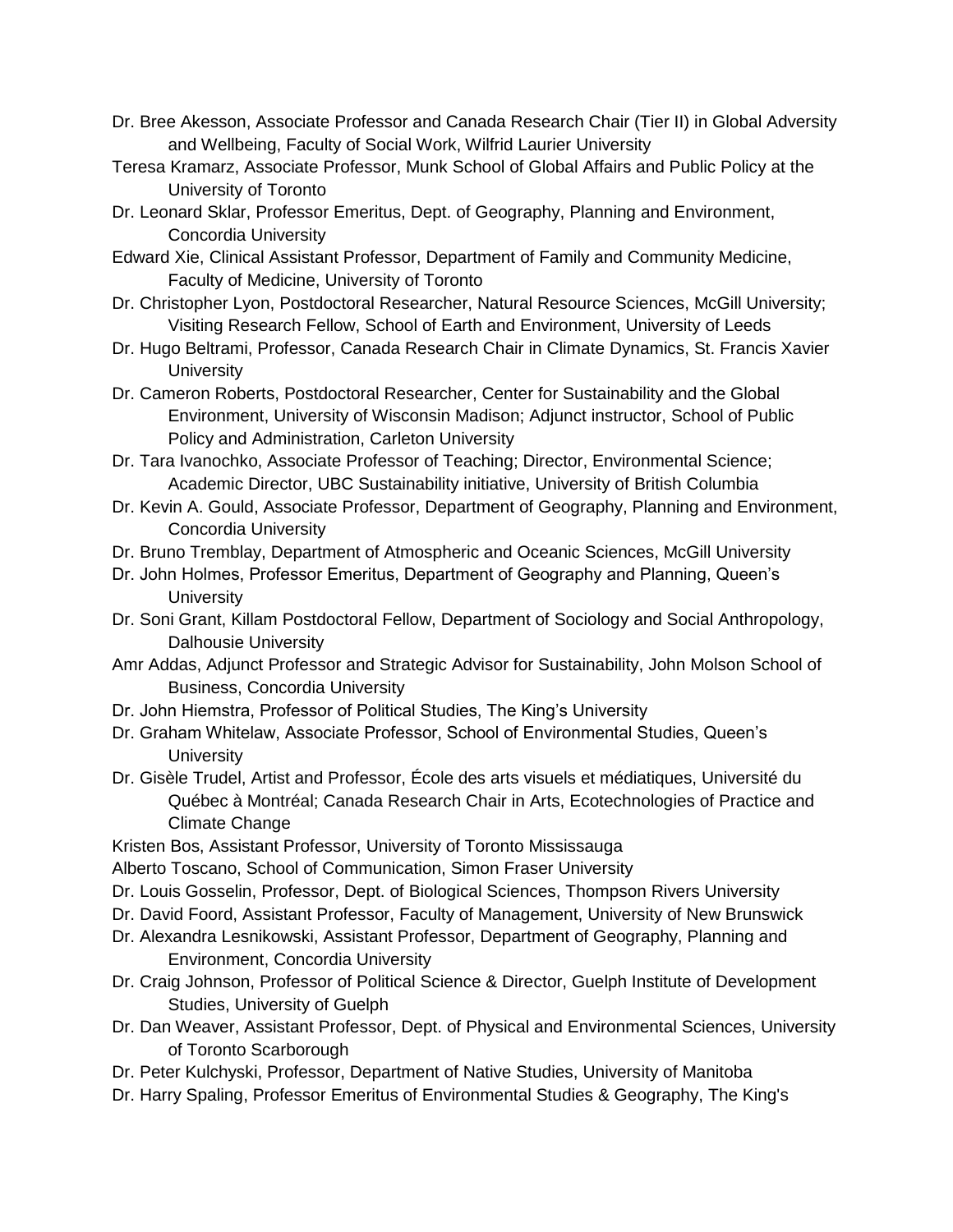University (Edmonton)

- Scott Krayenhoff, PhD, Assistant Professor of Atmospheric Science, School of Environmental Sciences, University of Guelph
- Dr. Jeff Corntassel, Associate Professor, Indigenous Studies, University of Victoria
- Dr. Kalame Fobissie, Adjunct Professor, School of International Development and Global Studies, University of Ottawa
- Dr. Nicolas Graham, Department of Sociology, University of Victoria
- Dr. Nicole Latulippe, Department of Human Geography, University of Toronto Scarborough
- Jody Berland, Professor, Department of Humanities, co-founder YUFA Climate Emergency committee (YCEC), York University
- Dr. Heather Castleden, President's Impact Chair in Transformative Governance for Planetary Health, School of Public Administration, University of Victoria
- Dr. Nadège Compaoré, Assistant Professor, Political Science, University of Toronto Mississauga
- Dr. Mary Louise Adams, Kinesiology and Health Studies, Queen's University
- Liat Margolis, Associate Professor, Faculty of Architecture, Landscape and Design, University of **Toronto**
- Dr. Lesley Wood, Associate Professor, Sociology, York University
- Dr. Neal Scott, Geography and Planning, Queen's University
- Dr. Meg Holden, Professor, Resources and Environmental Management, Simon Fraser **University**
- Dr. Stephen Bocking, Trent School of the Environment, Trent University
- Dr. Anders Bjørn, Department of Geography, Planning and Environment, Concordia University
- Dr. Dagmar Schwerk, Department of Asian Studies, University of British Columbia
- Dr. Yann le Polain de Waroux, Assistant Professor, Institute for the Study of International Development & Department of Geography, McGill University
- Dr. Anne de Bortoli, Invited Researcher, CIRAIG, Polytechnique Montreal, University of **Montreal**
- Dr. Andrew Woolford, Professor, Sociology & Criminology, University of Manitoba
- Dr. Lindsay Galway, Associate Professor and Canada Research Chair in Social-Ecological Health, Department of Health Sciences, Lakehead University
- Dr. Heather Cray, School for Resource and Environmental Studies, Dalhousie University
- Dr. Ana Maria Peredo, Professor, Telfer Management School, University of Ottawa & School of Environmental Studies, University of Victoria
- Dr. Carol Hunsberger, Associate Professor, Department of Geography & Environment, University of Western Ontario
- Dr. Andrew Watson, Assistant Professor, Department of History, University of Saskatchewan
- Dr. Connie Russell, Professor and Lakehead University Research Chair in Environmental Education, Faculty of Education, Lakehead University
- Dr. Caitlin M. Hanrahan, Dept. of Geography & Environment, University of Lethbridge

Sophie Theriault, Professor, Faculty of Law, University of Ottawa

Meghan Brien, Department of English, Queen's University

Dr. Norm O'Neill, Professeur associé, Dépt de géomatique appliquée, Université de Sherbrooke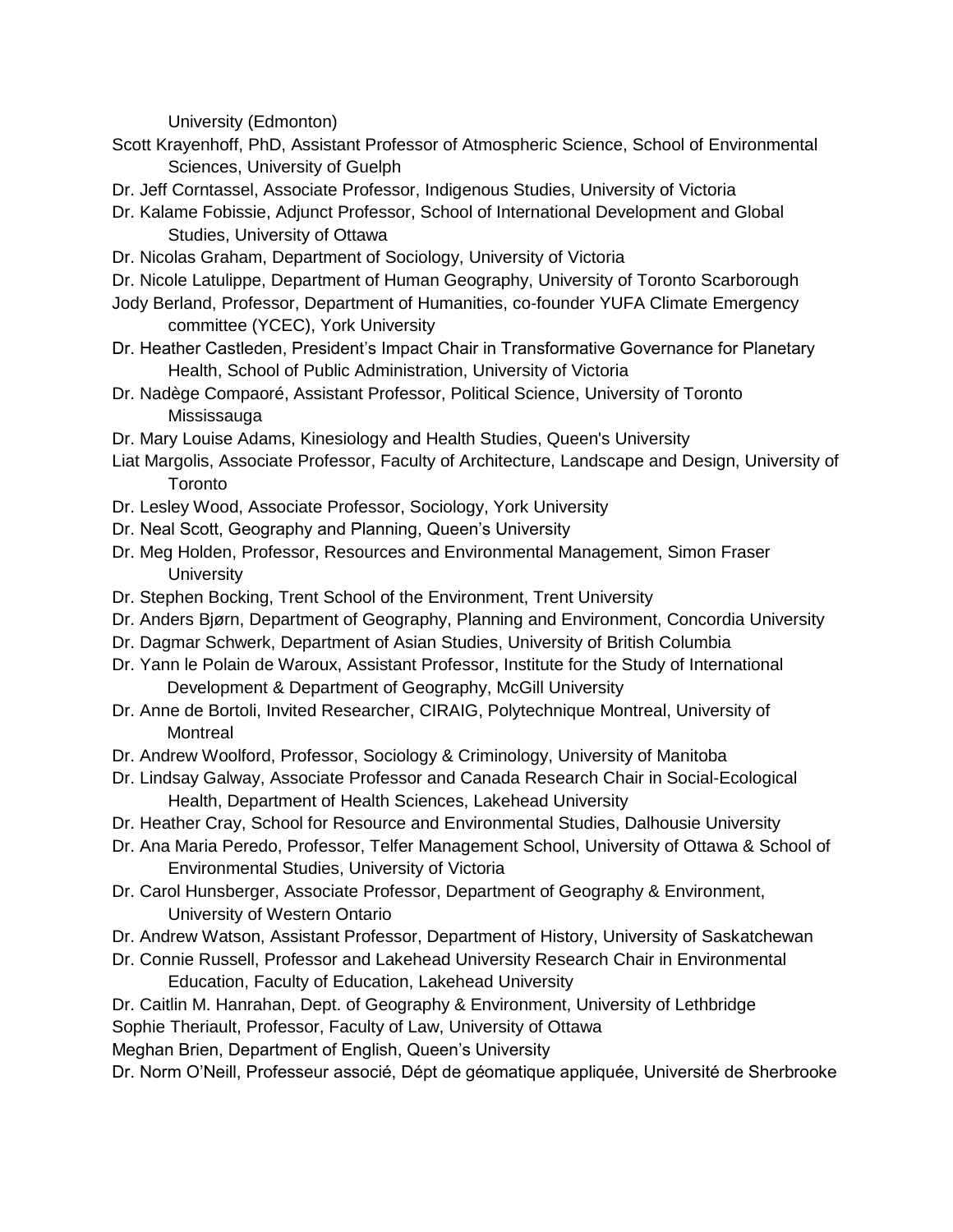- Dr. Nathan Kowalsky, Associate Professor of Philosophy, St. Joseph's College, University of Alberta
- Dr. Richard Kool, Professor, School of Environment and Sustainability, Royal Roads University
- Prof. Julienne Stroeve, Center for Earth Observation Science, University of Manitoba
- Dr. Larry Hughes, Professor, Department of Electrical and Computer Engineering, and Founding Fellow, MacEachen Institute for Public Policy and Governance, Dalhousie **University**
- Dr. Tarah Wright, Professor, Earth and Environmental Sciences, Dalhousie University
- Dr. Brent Sinclair, Professor, Biology, Western University
- Dr Talan Iscan, Professor and Chair, Department of Economics, Dalhousie University
- Dr. Veldon Coburn, Assistant Professor, Institute of Indigenous Research and Studies, University of Ottawa
- Dr. Ian M<sup>c</sup>Kendry, Professor, Department of Geography and Atmospheric Science Program, University of British Columbia
- Jana Levison, PhD, PEng, Associate Professor, Water Resources Engineering, School of Engineering, University of Guelph
- Naomi Schwartz, Assistant Professor, Department of Geography, University of British Columbia Tegan Maharaj, Assistant Professor, Faculty of Information, University of Toronto
- Dr. Devyani Singh, Post Doctoral Economist Fellow, Environmental Defense Fund
- Dr. M. V. Ramana, School of Public Policy and Global Affairs, University of British Columbia
- Mollie Holmberg, PhD Candidate, Department of Geography, University of British Columbia
- Dr. Sophie L. Van Neste, Associate Professor and Canada Research Chair, Centre Urbanisation Culture Société, INRS
- David Patriquin, Dalhousie University (retired)
- Dr. Mireille Ghoussoub, Senior Process Engineer, Heirloom Carbon Technologies Ariel Kroon, Independent scholar
- Dr. Alexandra Tavasoli, Postdoctoral Associate, Department of Chemical Engineering, Massachusetts Institute of Technology
- Dr Kai Chan, Professor, Institute for Resources, Environment and Sustainability, University of British Columbia
- Martina Paloheimo, PhD. Candidate, Health, Environment, Communities Lab, Department of Geography, Queen's University
- Annabel Webb, MA (UBC) MSt (Oxford) PhD student (London) David Suzuki Fellow, Louise Arbour Scholar
- Dr. Kris Dubrawski, Civil Engineering and Geography, University of Victoria
- Dr Shannonbrooke Murphy, Human Rights Department, St Thomas University
- Dr. Mark Davidson, Associate Professor, Law and Society, Wilfrid Laurier University
- Erin Rees, Pathologie et microbiologie, Université de Montréal
- Catherine Boulatoff, Department of Economics, Dalhousie University
- Dr Ellen Field, Assistant Professor, Faculty of Education, Lakehead University
- Tracy Brennand, Professor & Chair, Department of Geography, Simon Fraser University
- Dr Denis Groleau, professeur retraité et professeur associé, département de génie chimique et de génie biotechnologique, Université de Sherbrooke
- Dr. Marco Festa-Bianchet, Chair, Département de biologie, Université de Sherbrooke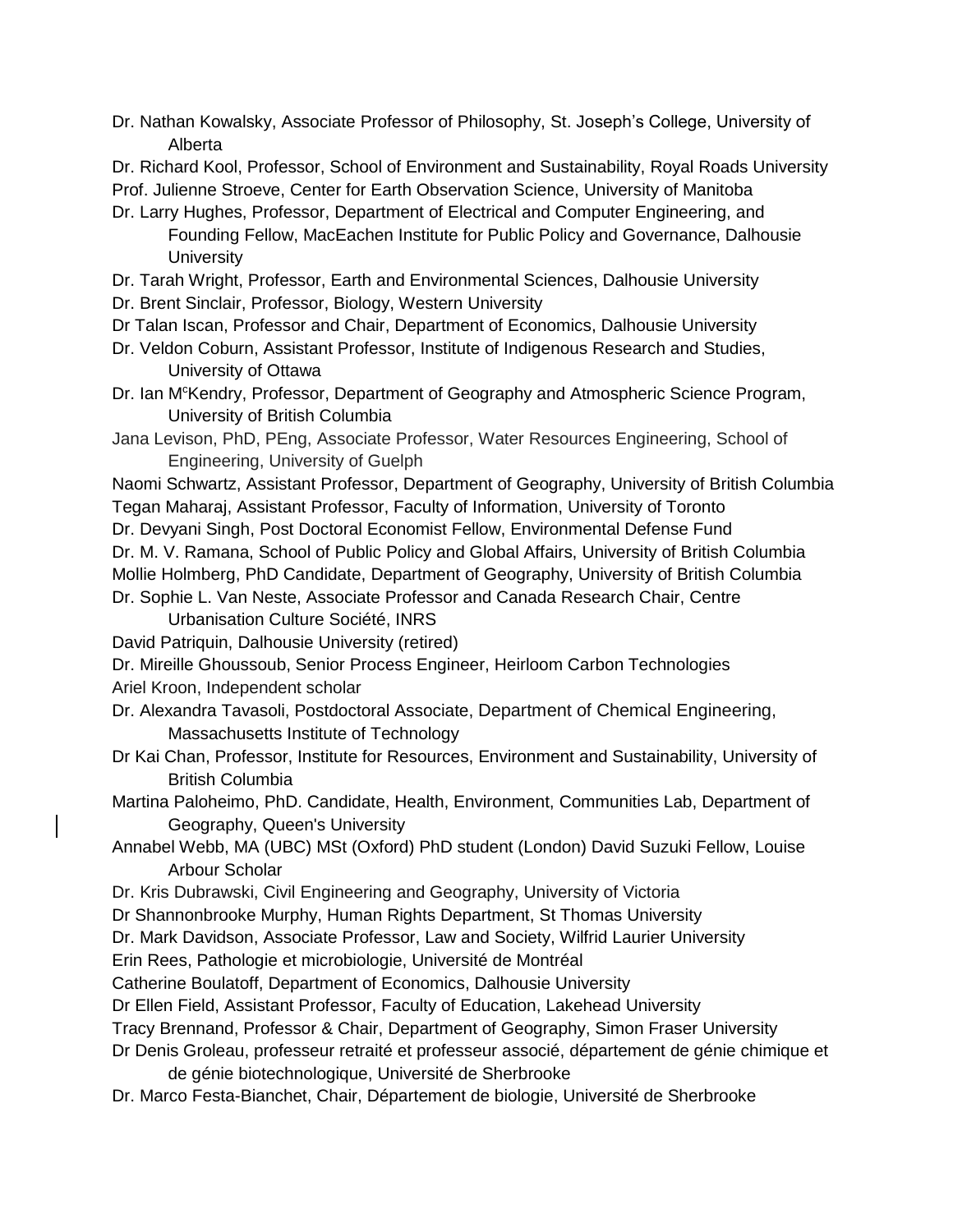- Enda Brophy, Associate Professor and Graduate Chair, School of Communication, Labour Studies, Simon Fraser University
- Dr. Dylan Clark, Munk School of Global Affairs & Public Policy, University of Toronto
- Alain Létourneau, Professeur titulaire, Département de philosophie et d'éthique appliquée, Université de Sherbrooke

Dr. Yannick Huot, Professor, Département de géomatique appliquée, Université de Sherbrooke Margot W Parkes, MBChB, MAS, PhD, Professor, School of Health Sciences, University of

Northern British Columbia

Ian Hamilton, Professor, Department of Chemistry, Wilfrid Laurier University Cassandra Kuyvenhoven, McMaster University

- Dr. Dawn Hoogeveen, University Research Associate, Faculty of Health Sciences, Simon Fraser University
- Dr. Céline Surette, Professor, Département de chimie et de biochimie, Université de Moncton
- Dr. Maya Gislason, Associate Professor, Faculty of Health Sciences, Simon Fraser University
- Dr. Carole C. Tranchant, Professeure, Faculté des sciences de la santé et des services communautaires, Université de Moncton
- Dr. Michael Brauer, Professor, School of Population and Public Health, The University of British Columbia
- Dr. Alison Shaw, Executive Director, ACT Action on Climate Team, Simon Fraser University
- Dr. Fiona A. Miller, Professor, Institute of Health Policy, Management and Evaluation; Director, Centre for Sustainable Health Systems, University of Toronto
- Dr. David J. Hardisty, Associate Professor and Chair of Marketing & Behavioural Science, Sauder School of Business, University of British Columbia
- Dr. Kirstin C. Appelt, Research Director, Decision Insights for Business & Society (DIBS), Sauder School of Business, University of British Columbia
- Dr. Neil Balan, Assistant Professor, Social Justice and Community Studies, Saint Mary's University, K'jiputuk
- Dr. Ben Brisbois, Adjunct Professor, School of Health Sciences, University of Northern British Columbia
- Dr. Guillaume Léonard, Associate Professor, School of Rehabilitation, Faculty of Medicine and Health Sciences, Université de Sherbrooke
- Peter A. Victor PhD, FRCS, Professor Emeritus, York University
- Dr. Barbara Leckie, Professor, Department of English, Carleton University,
- Dr. Aline Coutinho, Postdoctoral Fellow, University of Ottawa
- Sarah Marquis, Institute of the Environment, PhD Candidate, University of Ottawa
- Dr. Lisa Mills, Associate Professor, School of Public Policy and Administration, Carleton **University**
- Dr. Christopher Barrington-Leigh, Associate Professor, Institute for Health and Social Policy, McGill University
- Sarah E Sharma, Department of Political Science, Postdoctoral Fellow, University of Toronto, Vice-Chair, WISER Network
- Patricia E. (Ellie) Perkins, Professor, Faculty of Environmental and Urban Change, York **University**
- Dr. Jules Blais, Professor, Department of Biology, University of Ottawa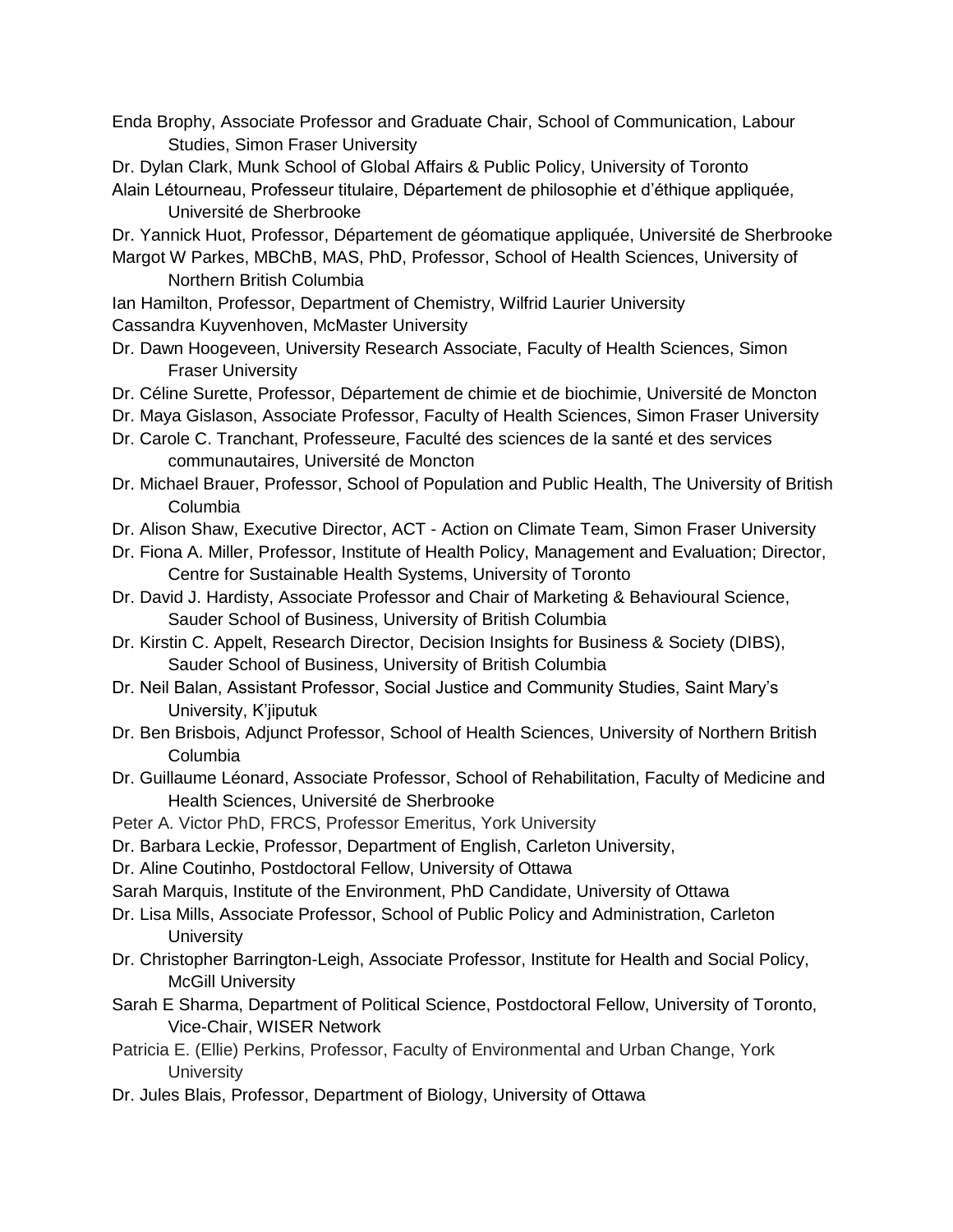- Dr. Chiara Camponeschi, Postdoctoral Research Fellow, Dahdaleh Institute for Global Health Research, York University
- Dr. Alexandra Mallett, Associate Professor, Sustainable Energy, School of Public Policy and Administration, Carleton University
- Dr. Jean Duquette, Assistant Professor, Department of Mechanical and Aerospace Engineering, Carleton University
- Colleen Kaiser, Postdoctoral Fellow, University of Ottawa
- Sophie Calmé, Professeure titulaire, Département de biologie, Université de Sherbrooke
- Dr. Taco Niet, Assistant Professor of Professional Practice, School of Sustainable Energy Engineering, Simon Fraser University
- Dr. Onyx Vanessa Sloan Morgan, Assistant Professor, Department of Community, Culture & Global Studies, University of British Columbia Okanagan
- Dr. Elsayed Elbeshbishy, Associate Professor, Ryerson University
- Burgess Langshaw Power, PhD Candidate, Balsillie School, University of Waterloo

Maida Hadziosmanovic, PhD Candidate, Concordia University

- Dr. Christopher Wellen, Assistant Professor, Ryerson University
- Dr. Deondre Smiles, Assistant Professor, Department of Geography, University of Victoria
- Peter Andree, Professor, Department of Political Science, Carleton University
- Doris Buss, Professor of Law and Legal Studies, Carleton University

Blair Rutherford, Professor and Chair, Sociology and Anthropology, Carleton University

- Truzaar Dordi, Doctoral Candidate, University of Waterloo
- Dr. Mustafa Koc, Professor, Department of Sociology, Ryerson University
- Dr. David Sider, School of the Environment, University of Toronto
- Chloe Alexander, Geography, Environment and Geomatics Department, PhD Candidate, University of Guelph
- Dr. Laura Minet, Assistant Professor, Civil Engineering, University of Victoria Daniela Senkl, Assistant Professor, Department of Management, University of Guelph
- Dr. Bailey Gerrits, Mila Mulroney Research Chair in Women, Policy and Governance
	- Leadership, St. Francis Xavier University
- Donny Seto, Lecturer, Geography, Planning and Environment, Concordia University
- Greg Albo, Department of Politics, York University
- Dr. Jose Etcheverry, Professor, York University
- Dr. Sébastien Brodeur-Girard, École d'études autochtones, Université du Québec en Abitibi-Témiscamingue
- Dr. Cristina Rojas, Distinguished Research Professor, Carleton University
- Dr. Tony R. Walker, Associate Professor, School for Resource and Environmental Studies, Dalhousie University
- Dr. Roxane Maranger, CRC Tier Aquatic Ecosystem Science and Sustainability, Département des sciences biologiques, Université de Montréal
- William David Lubitz, Ph.D., P.Eng., Associate Professor, School of Engineering, University of **Guelph**

Erica Pensini, PhD, P. Eng, Associate Professor, School of Engineering, University of Guelph

Abdallah Elsayed, Ph.D., P.Eng., Assistant Professor, School of Engineering, University of **Guelph**